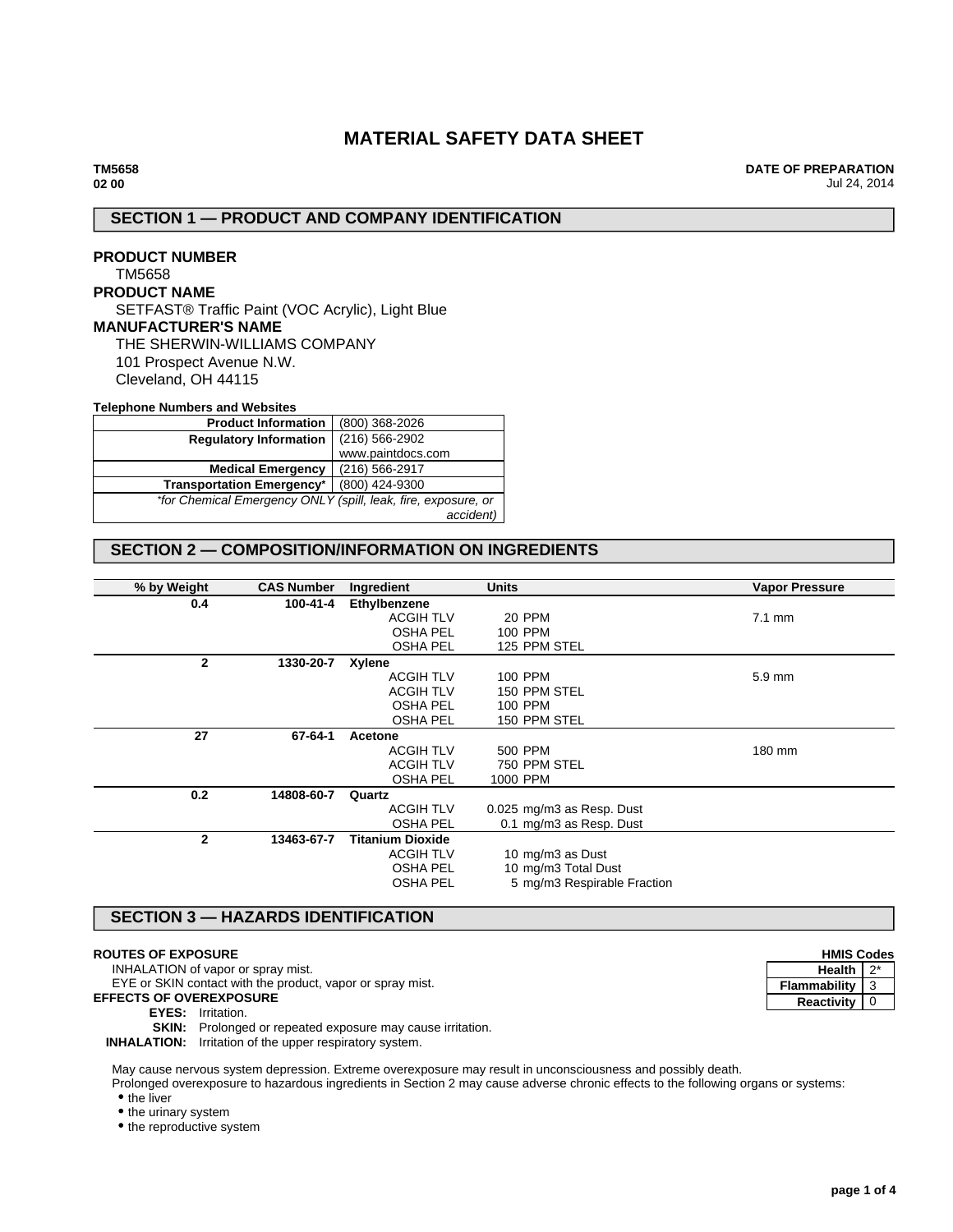## **SIGNS AND SYMPTOMS OF OVEREXPOSURE**

Headache, dizziness, nausea, and loss of coordination are indications of excessive exposure to vapors or spray mists. Redness and itching or burning sensation may indicate eye or excessive skin exposure.

### **MEDICAL CONDITIONS AGGRAVATED BY EXPOSURE**

None generally recognized.

#### **CANCER INFORMATION**

For complete discussion of toxicology data refer to Section 11.

# **SECTION 4 — FIRST AID MEASURES**

- **EYES:** Flush eyes with large amounts of water for 15 minutes. Get medical attention.
- **SKIN:** Wash affected area thoroughly with soap and water.
	- Remove contaminated clothing and launder before re-use.
- **INHALATION:** If affected, remove from exposure. Restore breathing. Keep warm and quiet.
- **INGESTION:** Do not induce vomiting. Get medical attention immediately.

# **SECTION 5 — FIRE FIGHTING MEASURES**

#### **FLASH POINT** 1 °F PMCC

**UEL** 12.8

#### **FLAMMABILITY CLASSIFICATION** RED LABEL -- Extremely Flammable, Flash below 21 °F (-6 °C)

**EXTINGUISHING MEDIA**

# Carbon Dioxide, Dry Chemical, Foam

**UNUSUAL FIRE AND EXPLOSION HAZARDS**

Closed containers may explode when exposed to extreme heat.

**LEL** 1.0

Application to hot surfaces requires special precautions.

During emergency conditions overexposure to decomposition products may cause a health hazard. Symptoms may not be immediately apparent. Obtain medical attention.

### **SPECIAL FIRE FIGHTING PROCEDURES**

Full protective equipment including self-contained breathing apparatus should be used.

Water spray may be ineffective. If water is used, fog nozzles are preferable. Water may be used to cool closed containers to prevent pressure build-up and possible autoignition or explosion when exposed to extreme heat.

# **SECTION 6 — ACCIDENTAL RELEASE MEASURES**

## **STEPS TO BE TAKEN IN CASE MATERIAL IS RELEASED OR SPILLED**

Remove all sources of ignition. Ventilate the area. Remove with inert absorbent.

# **SECTION 7 — HANDLING AND STORAGE**

### **STORAGE CATEGORY**

### DOL Storage Class IB

### **PRECAUTIONS TO BE TAKEN IN HANDLING AND STORAGE**

Contents are EXTREMELY FLAMMABLE. Keep away from heat, sparks, and open flame. Vapors will accumulate readily and may ignite explosively.

During use and until all vapors are gone: Keep area ventilated - Do not smoke - Extinguish all flames, pilot lights, and heaters - Turn off stoves, electric tools and appliances, and any other sources of ignition.

Consult NFPA Code. Use approved Bonding and Grounding procedures.

Keep container closed when not in use. Transfer only to approved containers with complete and appropriate labeling. Do not take internally. Keep out of the reach of children.

# **SECTION 8 — EXPOSURE CONTROLS/PERSONAL PROTECTION**

# **PRECAUTIONS TO BE TAKEN IN USE**

## Use only with adequate ventilation.

Avoid contact with skin and eyes. Avoid breathing vapor and spray mist.

Wash hands after using.

This coating may contain materials classified as nuisance particulates (listed "as Dust" in Section 2) which may be present at hazardous levels only during sanding or abrading of the dried film. If no specific dusts are listed in Section 2, the applicable limits for nuisance dusts are ACGIH TLV 10 mg/m3 (total dust), 3 mg/m3 (respirable fraction), OSHA PEL 15 mg/m3 (total dust), 5 mg/m3 (respirable fraction).

# **VENTILATION**

Local exhaust preferable. General exhaust acceptable if the exposure to materials in Section 2 is maintained below applicable exposure limits. Refer to OSHA Standards 1910.94, 1910.107, 1910.108.

# **RESPIRATORY PROTECTION**

If personal exposure cannot be controlled below applicable limits by ventilation, wear a properly fitted organic vapor/particulate respirator approved by NIOSH/MSHA for protection against materials in Section 2.

When sanding or abrading the dried film, wear a dust/mist respirator approved by NIOSH/MSHA for dust which may be generated from this product, underlying paint, or the abrasive.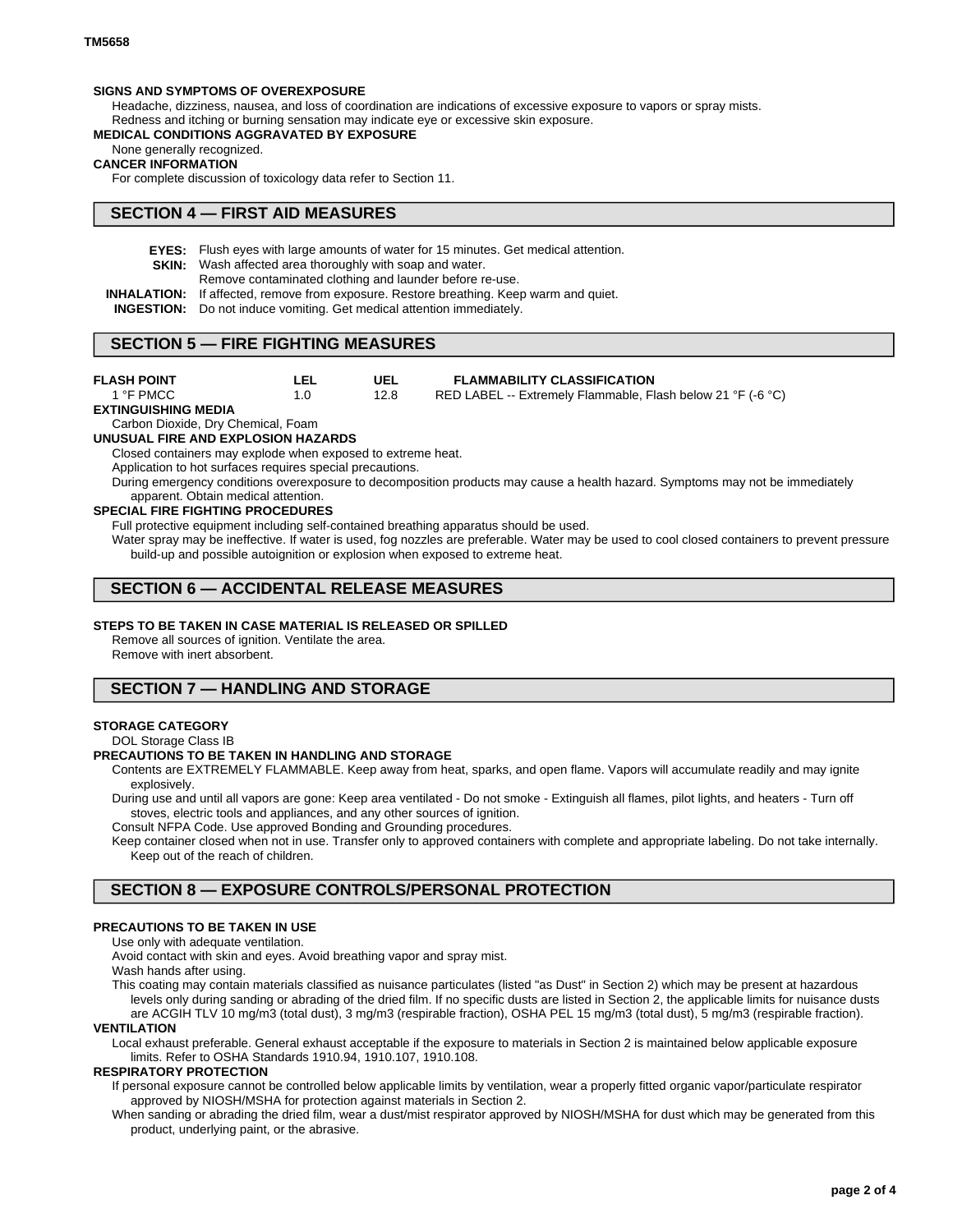## **PROTECTIVE GLOVES**

Wear gloves which are recommended by glove supplier for protection against materials in Section 2.

## **EYE PROTECTION**

Wear safety spectacles with unperforated sideshields.

## **OTHER PRECAUTIONS**

Intentional misuse by deliberately concentrating and inhaling the contents can be harmful or fatal.

# **SECTION 9 — PHYSICAL AND CHEMICAL PROPERTIES**

| <b>PRODUCT WEIGHT</b> 11.47 lb/gal                                |                    | $1374$ g/l                                      |
|-------------------------------------------------------------------|--------------------|-------------------------------------------------|
| <b>SPECIFIC GRAVITY</b>                                           | 1.38               |                                                 |
| BOILING POINT 132 - 292 °F                                        |                    | $55 - 144$ °C                                   |
| <b>MELTING POINT</b> Not Available                                |                    |                                                 |
| <b>VOLATILE VOLUME 51%</b>                                        |                    |                                                 |
| <b>EVAPORATION RATE</b> Slower than                               |                    |                                                 |
|                                                                   | ether              |                                                 |
| <b>VAPOR DENSITY</b> Heavier than air                             |                    |                                                 |
| <b>SOLUBILITY IN WATER</b> Not Available                          |                    |                                                 |
| <b>VOLATILE ORGANIC COMPOUNDS (VOC Theoretical - As Packaged)</b> |                    |                                                 |
| $0.65$ lb/gal<br>$0.34$ lb/gal                                    | 41 g/l Emitted VOC | 78 g/l Less Water and Federally Exempt Solvents |
|                                                                   |                    |                                                 |

# **SECTION 10 — STABILITY AND REACTIVITY**

**STABILITY — Stable CONDITIONS TO AVOID** None known. **INCOMPATIBILITY** None known. **HAZARDOUS DECOMPOSITION PRODUCTS** By fire: Carbon Dioxide, Carbon Monoxide **HAZARDOUS POLYMERIZATION**

Will not occur

# **SECTION 11 — TOXICOLOGICAL INFORMATION**

## **CHRONIC HEALTH HAZARDS**

Reports have associated repeated and prolonged overexposure to solvents with permanent brain and nervous system damage. Ethylbenzene is classified by IARC as possibly carcinogenic to humans (2B) based on inadequate evidence in humans and sufficient evidence in laboratory animals. Lifetime inhalation exposure of rats and mice to high ethylbenzene concentrations resulted in increases in certain types of cancer, including kidney tumors in rats and lung and liver tumors in mice. These effects were not observed in animals exposed to lower concentrations. There is no evidence that ethylbenzene causes cancer in humans.

Crystalline Silica (Quartz, Cristobalite) is listed by IARC and NTP. Long term exposure to high levels of silica dust, which can occur only when sanding or abrading the dry film, may cause lung damage (silicosis) and possibly cancer.

IARC's Monograph No. 93 reports there is sufficient evidence of carcinogenicity in experimental rats exposed to titanium dioxide but inadequate evidence for carcinogenicity in humans and has assigned a Group 2B rating. In addition, the IARC summary concludes, "No significant exposure to titanium dioxide is thought to occur during the use of products in which titanium is bound to other materials, such as paint."

### **TOXICOLOGY DATA**

| <b>CAS No.</b> | <b>Ingredient Name</b>  |          |     |               |  |
|----------------|-------------------------|----------|-----|---------------|--|
| 100-41-4       | Ethylbenzene            |          |     |               |  |
|                |                         | LC50 RAT | 4HR | Not Available |  |
|                |                         | LD50 RAT |     | 3500 mg/kg    |  |
| 1330-20-7      | Xylene                  |          |     |               |  |
|                |                         | LC50 RAT | 4HR | 5000 ppm      |  |
|                |                         | LD50 RAT |     | 4300 mg/kg    |  |
| 67-64-1        | Acetone                 |          |     |               |  |
|                |                         | LC50 RAT | 4HR | Not Available |  |
|                |                         | LD50 RAT |     | 5800 mg/kg    |  |
| 14808-60-7     | Quartz                  |          |     |               |  |
|                |                         | LC50 RAT | 4HR | Not Available |  |
|                |                         | LD50 RAT |     | Not Available |  |
| 13463-67-7     | <b>Titanium Dioxide</b> |          |     |               |  |
|                |                         | LC50 RAT | 4HR | Not Available |  |
|                |                         | LD50 RAT |     | Not Available |  |
|                |                         |          |     |               |  |